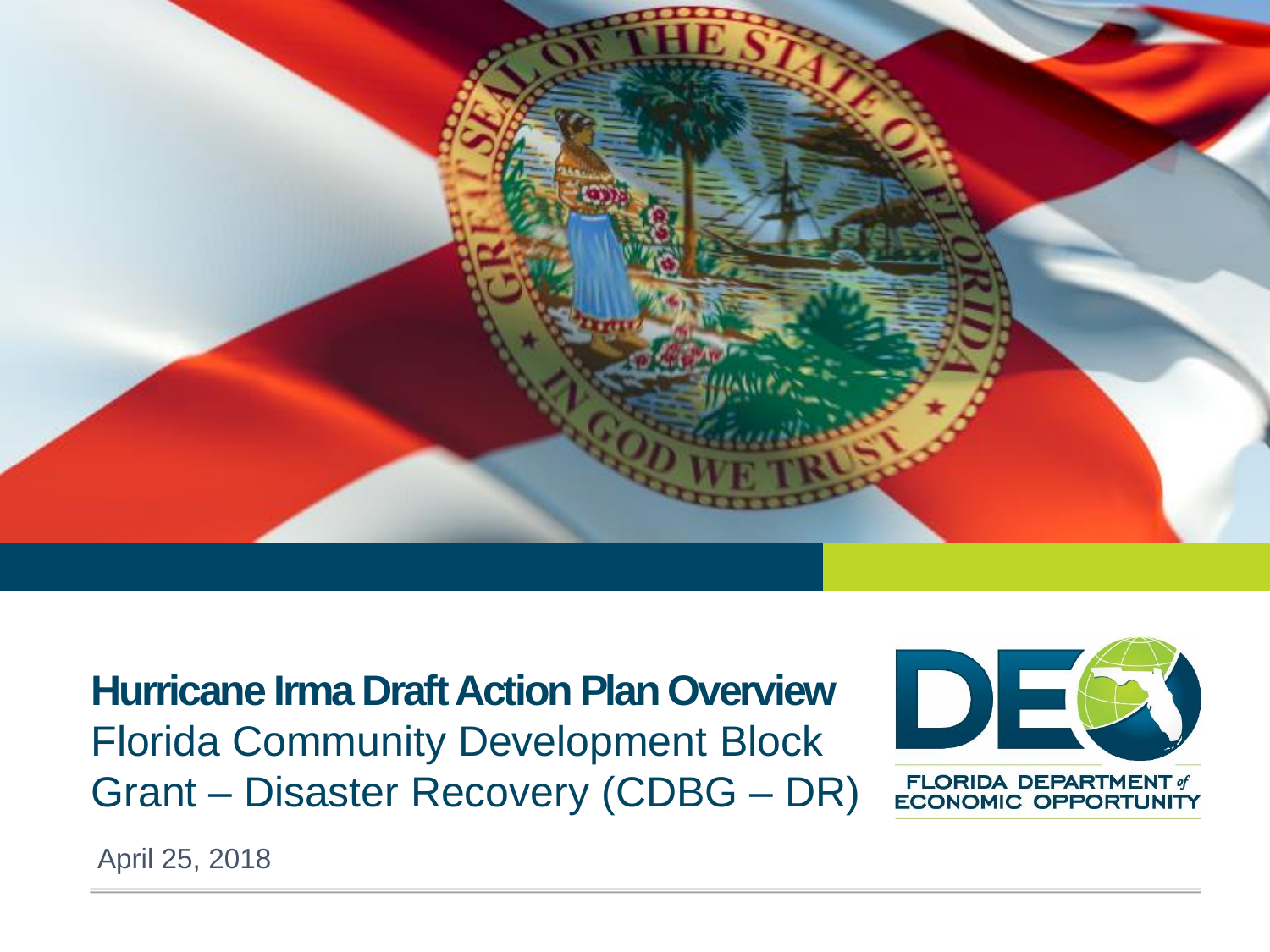This webinar will provide:

- $\circ$  A summary of the feedback found for the remaining unmet needs from Hurricane Irma's impact.
- $\circ$  An outline of the program budget.
- $\circ$  An overview of the proposed programs and activities.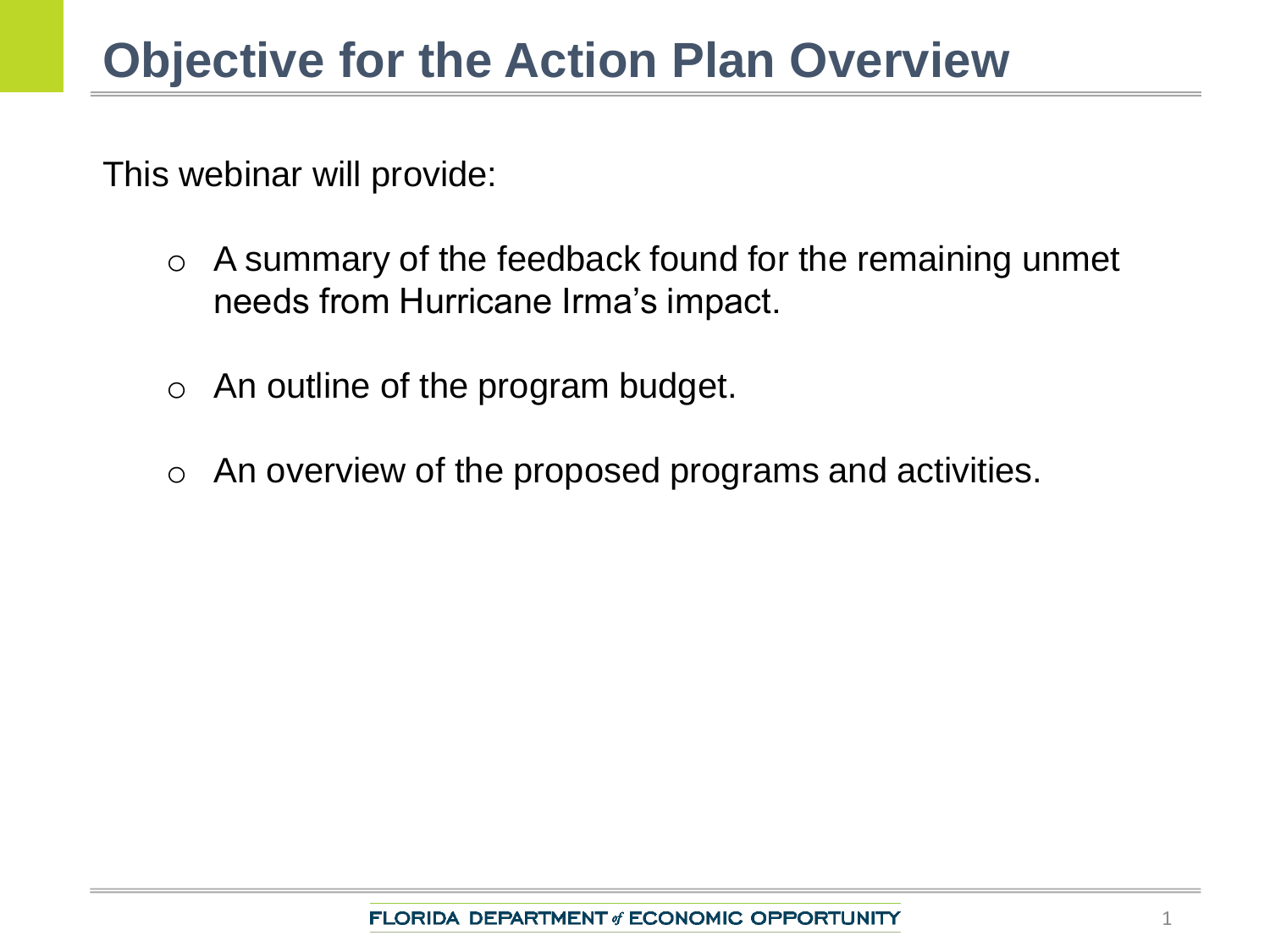# **CDBG-DR Key Federal Actions To Date**

- **September 2017:** Congress appropriated \$7.4 billion for disaster recovery through the CDBG-DR program nationwide.
- **November 2017:** U.S Department of Housing and Urban Development (HUD) announced Florida will receive approximately \$616 million of this original appropriation.
- **February 2018**: HUD released guidelines that must be followed to receive funding.
- **February 2018**: Congress appropriated an additional \$28 billion for disaster recovery to the CDBG program nationwide.
- **April 2018:** HUD announced \$791 million for remaining unmet needs for Hurricane Irma and to support mitigation activities.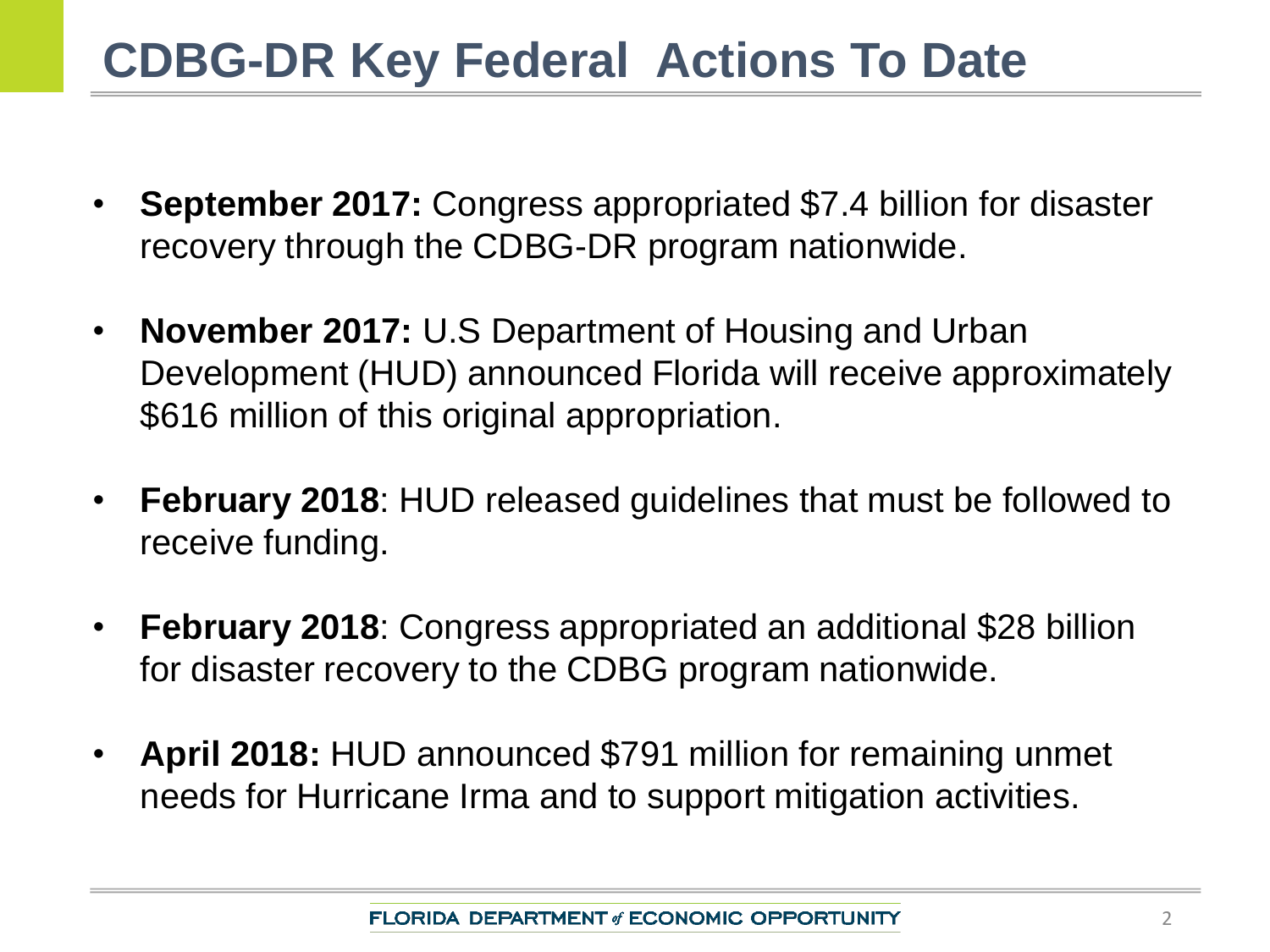# **Key Guidelines for CDBG-DR**

- Flexible funding to address community needs that remain after other state and federal assistance has been exhausted.
- The Florida Department of Economic Opportunity (DEO) is the primary grantee and will prepare the action plan for HUD.
- Both non-entitlement and entitlement communities will be eligible to participate in state programs included in the action plan.
- Funds must primarily consider and address housing unmet needs.
- Funds can also be used to address unmet economic revitalization and infrastructure needs, but in doing so, the state must:
	- o Identify how housing needs will be addressed, or
	- o How the proposed economic revitalization and infrastructure activities will contribute to long-term recovery and restoration of housing.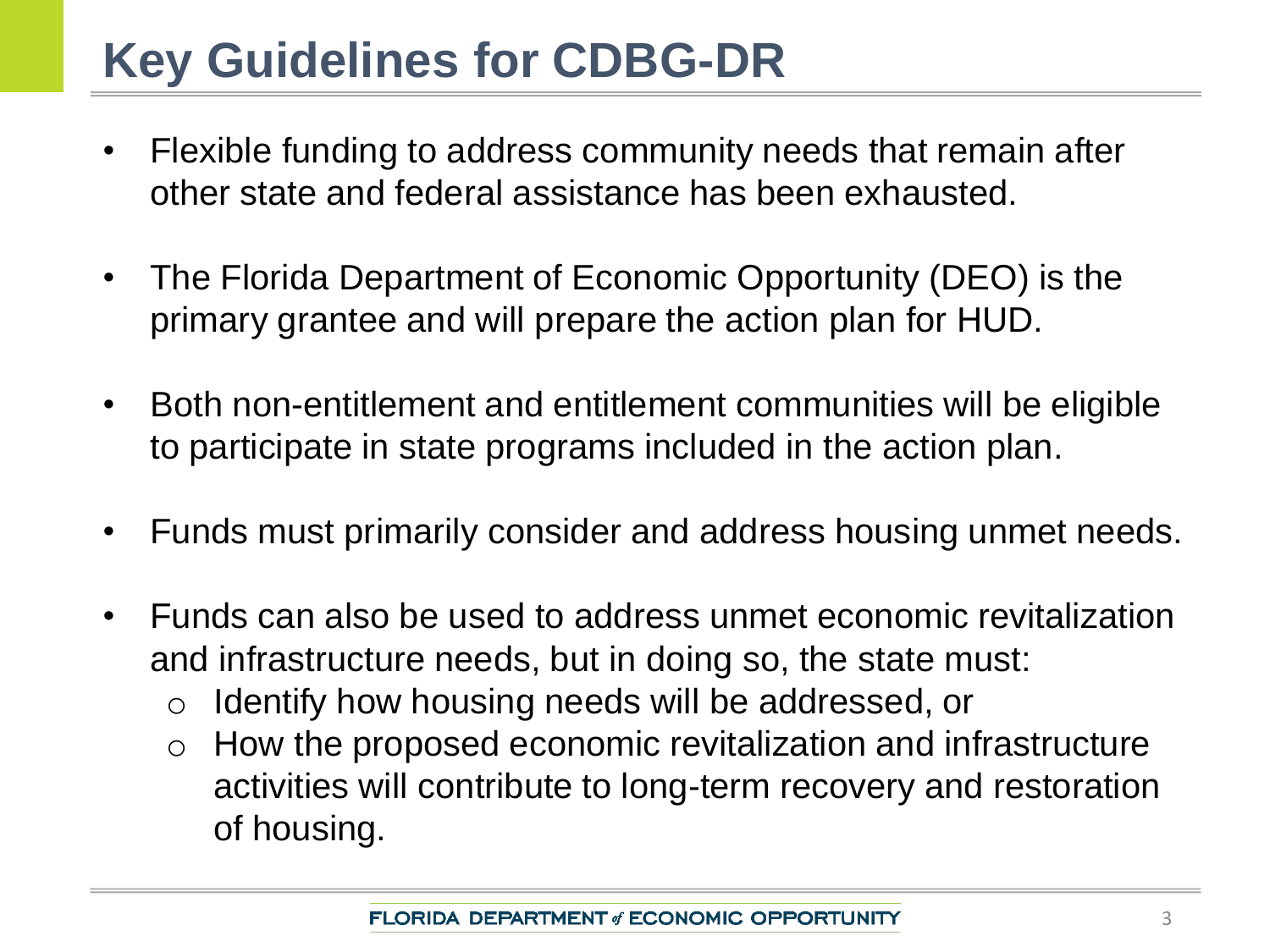# **Summary of Impact and Unmet Needs**



#### **Summary of Impact and Unmet Needs**

| <b>Summary of Impacts/Support</b>   | <b>Housing</b>  | <b>Infrastructure</b> | <b>Economy</b>  | <b>Total</b>     |
|-------------------------------------|-----------------|-----------------------|-----------------|------------------|
| <b>Amount of Estimated Impact</b>   | \$8,547,356,706 | \$4,274,430,191       | \$4,531,186,545 | \$17,352,973,442 |
| <b>Amount of Funds Available</b>    | \$1,706,211,312 | \$3,886,914,370       | \$814,906,921   | \$6,408,032,603  |
| <b>Unmet Needs</b>                  | \$6,841,145,394 | \$387,515,822         | \$3,716,279,624 | \$10,944,940,840 |
| <b>Percent of Total Unmet Needs</b> | 62.51%          | 3.54%                 | 33.95%          | 100.00%          |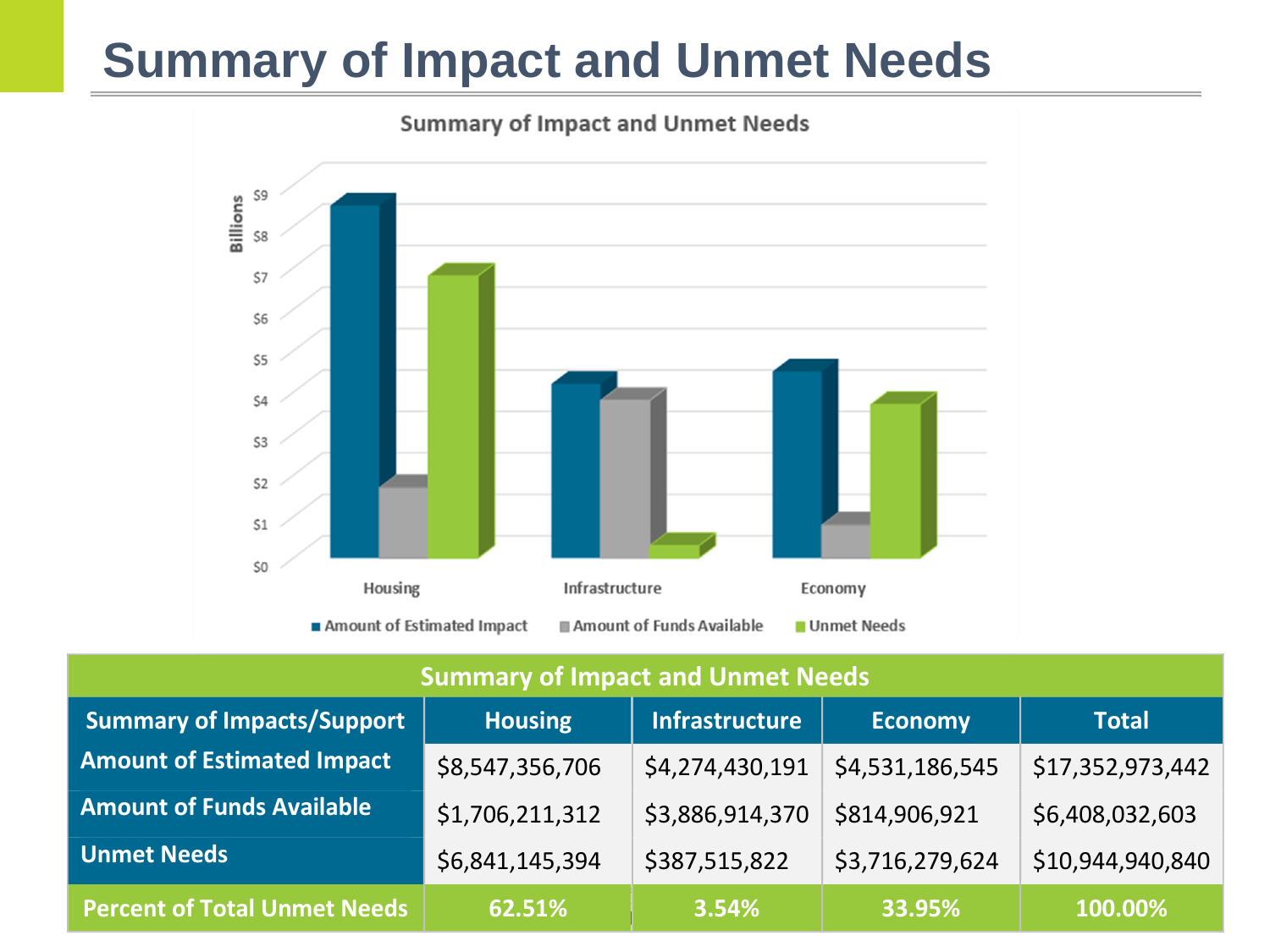CDBG-DR funding can be used to address long-term recovery needs related to:

- Housing
- Infrastructure
- Economic Revitalization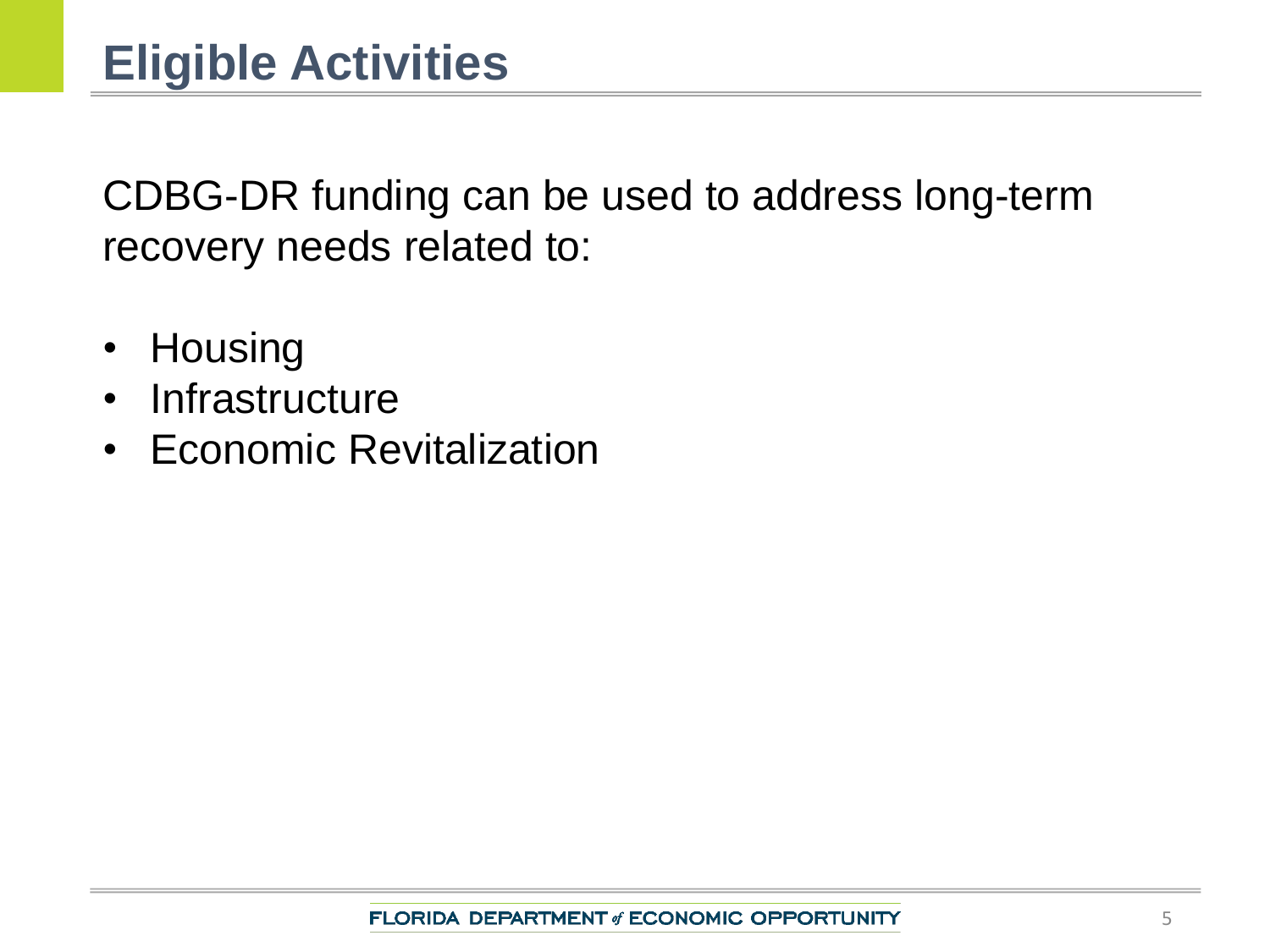DEO proposes the following programs:

- Housing Repair and Replacement Program
- Workforce Affordable Rental New Construction Program
- Land Acquisition for Workforce Affordable Rental Program
- Voluntary Home Buyout Program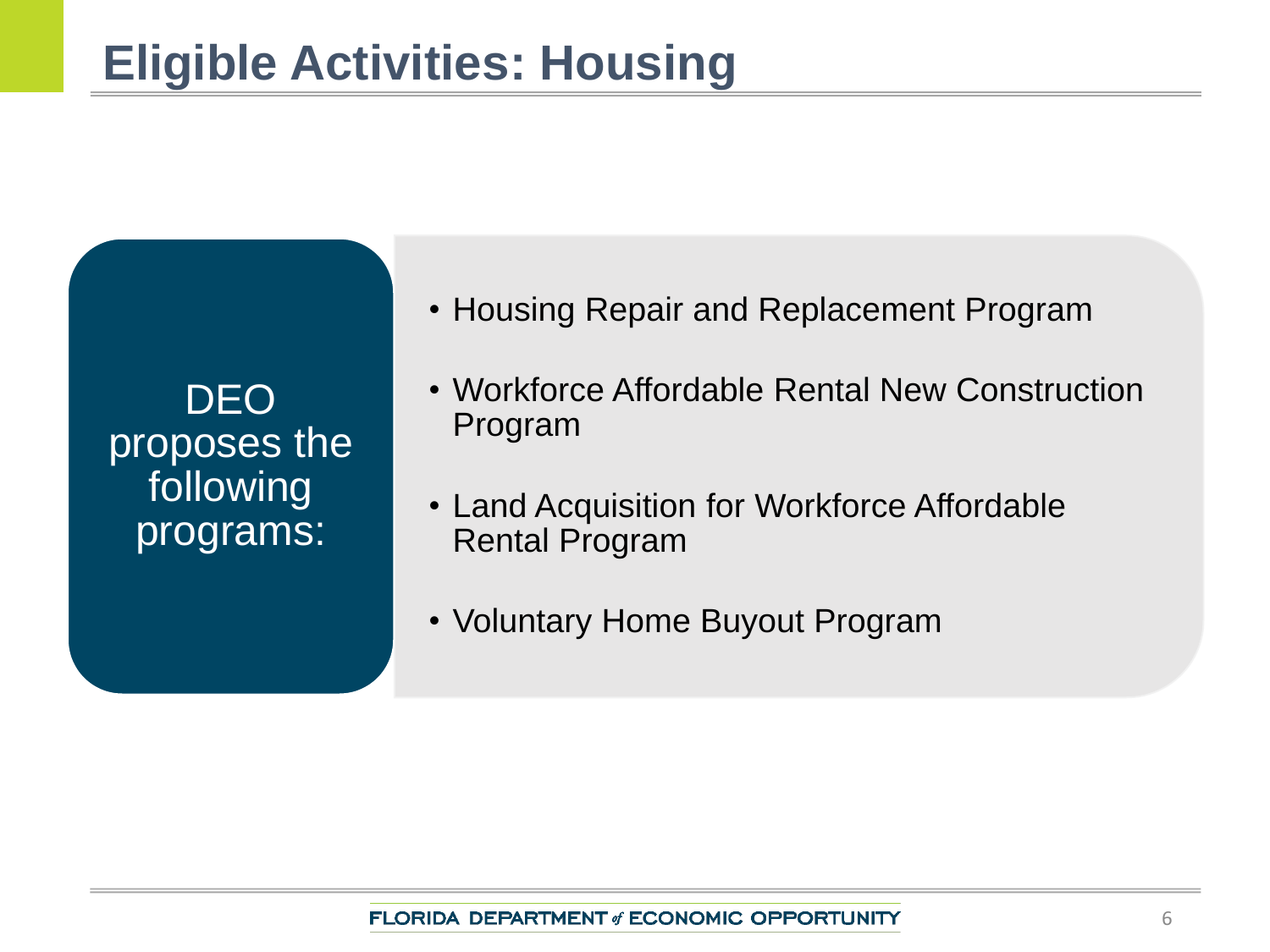# **Housing Program Budget Outline**

| <b>Housing Program Budget</b>                                                                                        |                     |                             |              |               |  |  |  |
|----------------------------------------------------------------------------------------------------------------------|---------------------|-----------------------------|--------------|---------------|--|--|--|
|                                                                                                                      |                     | <b>MID Budget Breakdown</b> |              | Min Set-Aside |  |  |  |
| Program                                                                                                              | <b>Total Budget</b> | 80%                         | 20%          | for Keys      |  |  |  |
| <b>Housing Repair Program</b>                                                                                        | \$273,329,800       | \$218,663,840               | \$54,665,960 | \$50,000,000  |  |  |  |
| <b>Workforce Affordable</b><br><b>Rental New Construction</b><br><b>Program: LIHTC</b>                               | \$80,000,000        | \$64,000,000                | \$16,000,000 | \$20,000,000  |  |  |  |
| <b>Workforce Affordable</b><br><b>Rental New Construction</b><br><b>Program: Small Rental</b><br><b>Developments</b> | \$20,000,000        | \$16,000,000                | \$4,000,000  | \$0           |  |  |  |
| <b>Land Acquisition for</b><br><b>Affordable Workforce</b><br><b>Housing</b>                                         | \$20,000,000        | \$16,000,000                | \$4,000,000  | \$10,000,000  |  |  |  |
| <b>Voluntary Home Buyout</b><br><b>Program</b>                                                                       | \$75,000,000        | \$60,000,000                | \$15,000,000 | \$10,000,000  |  |  |  |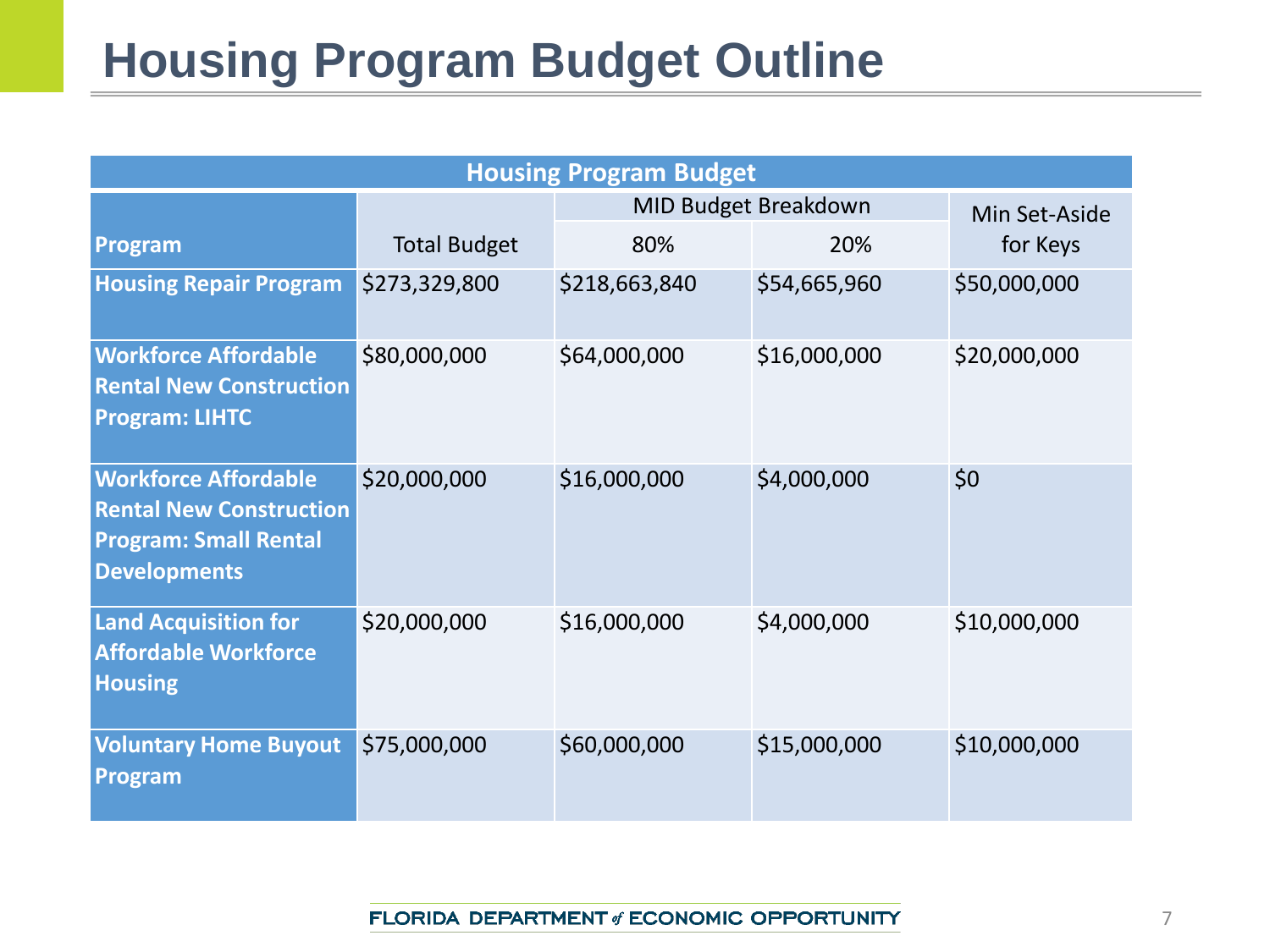# **Housing Repair Program**

- DEO will oversee a centralized housing rehabilitation or replacement program for low- and moderate-income families
- DEO will manage and complete the construction process for the rehab or reconstruction of damaged homes on behalf of eligible applicants.
- DEO proposes the following housing assistance activities under this program:
	- Repairs to, reconstruction or replacement of housing units damaged by Hurricane Irma, which may include making the home code compliant and mitigation against future storm impacts, including elevation.
	- The completion of work to homes that have been partially repaired.
	- Repairs to, or replacement of, manufactured homes impacted by Hurricane Irma.
	- Replacement of housing units that were included in the Home Buyout Program.
	- Temporary housing assistance based on individual household needs and their participation in the Housing Repair Program.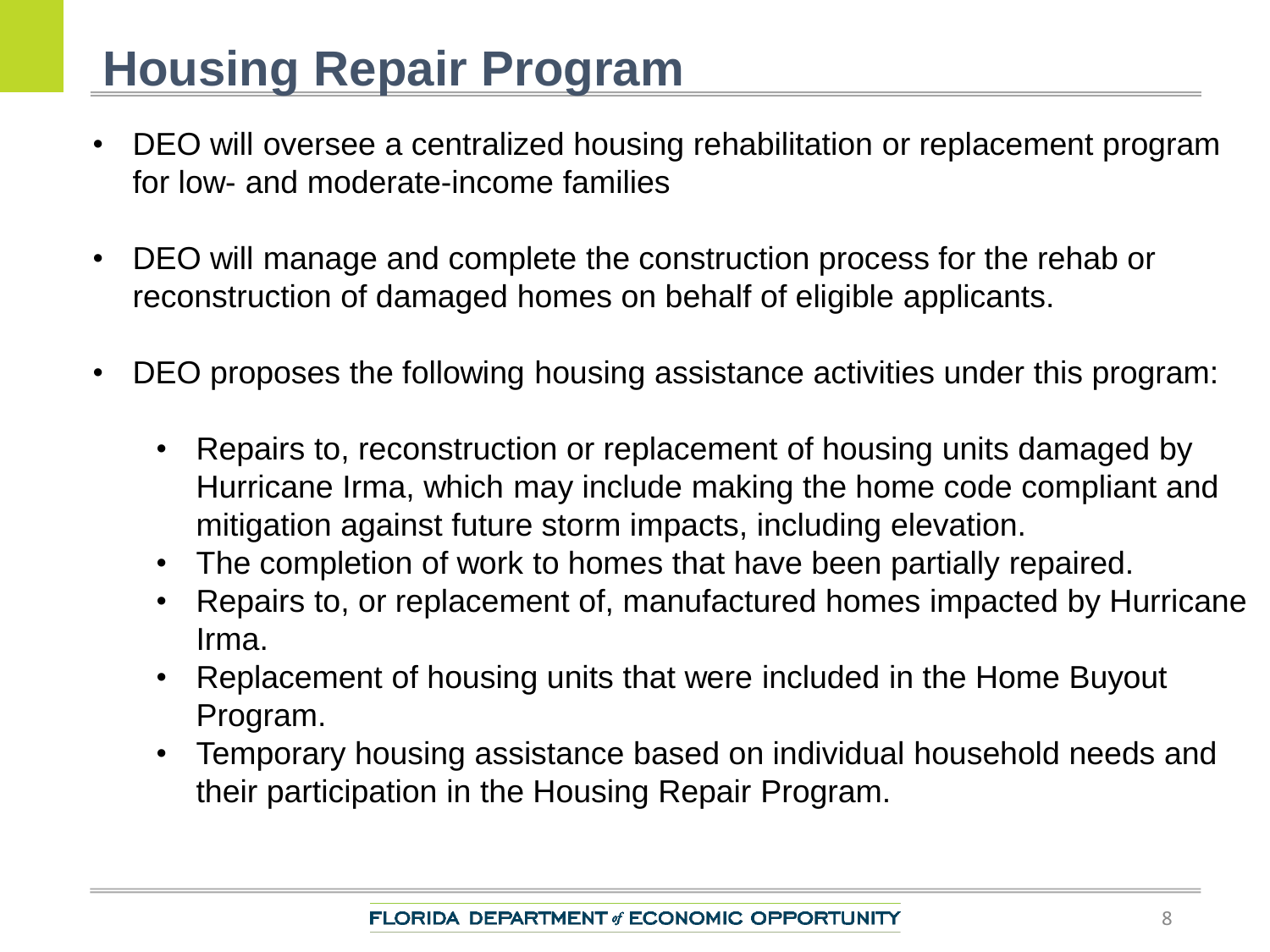DEO proposes the following Workforce Affordable Rental New Construction Program activities under this program:

- Low Income Housing Tax Credits DEO will work in partnership with the Florida Housing Finance Corporation (FHFC) to leverage CDBG-DR funds with Low-Income Housing Tax Credits, with or without tax-exempt bond financing.
- Small Rental Developments DEO will work in partnership with FHFC to utilize stand-alone CDBG-DR funds to provide zero-interest loans to create smaller, new multi-family developments.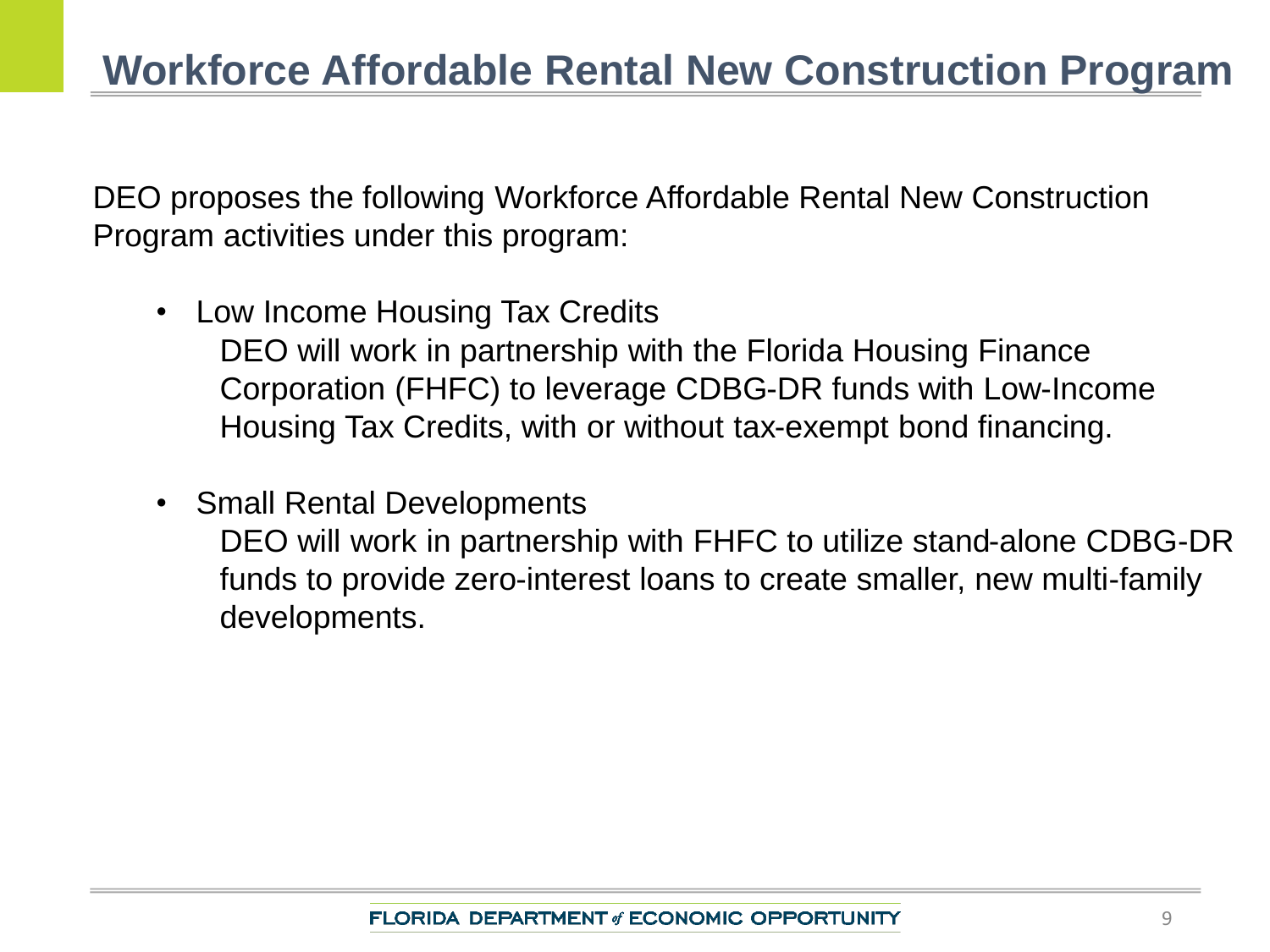#### **Workforce Affordable Rental New Construction Program**

- Creation of quality, affordable housing units to help Florida increase resiliency and alleviate the rental stock shortage caused by the storms in the most impacted areas of the state.
- CDBG-DR funds will be provided as zero-interest, non-amortizing loans (including forgivable loans) to qualified developers to leverage other sources of funds and as stand-alone financing to support development.
- Development will be new construction and may include re-development of uninhabitable dwellings.
- Any new rental housing will have an affordability period of 20 years.
- CDBG-DR funds will be awarded to eligible applicants through a competitive application process.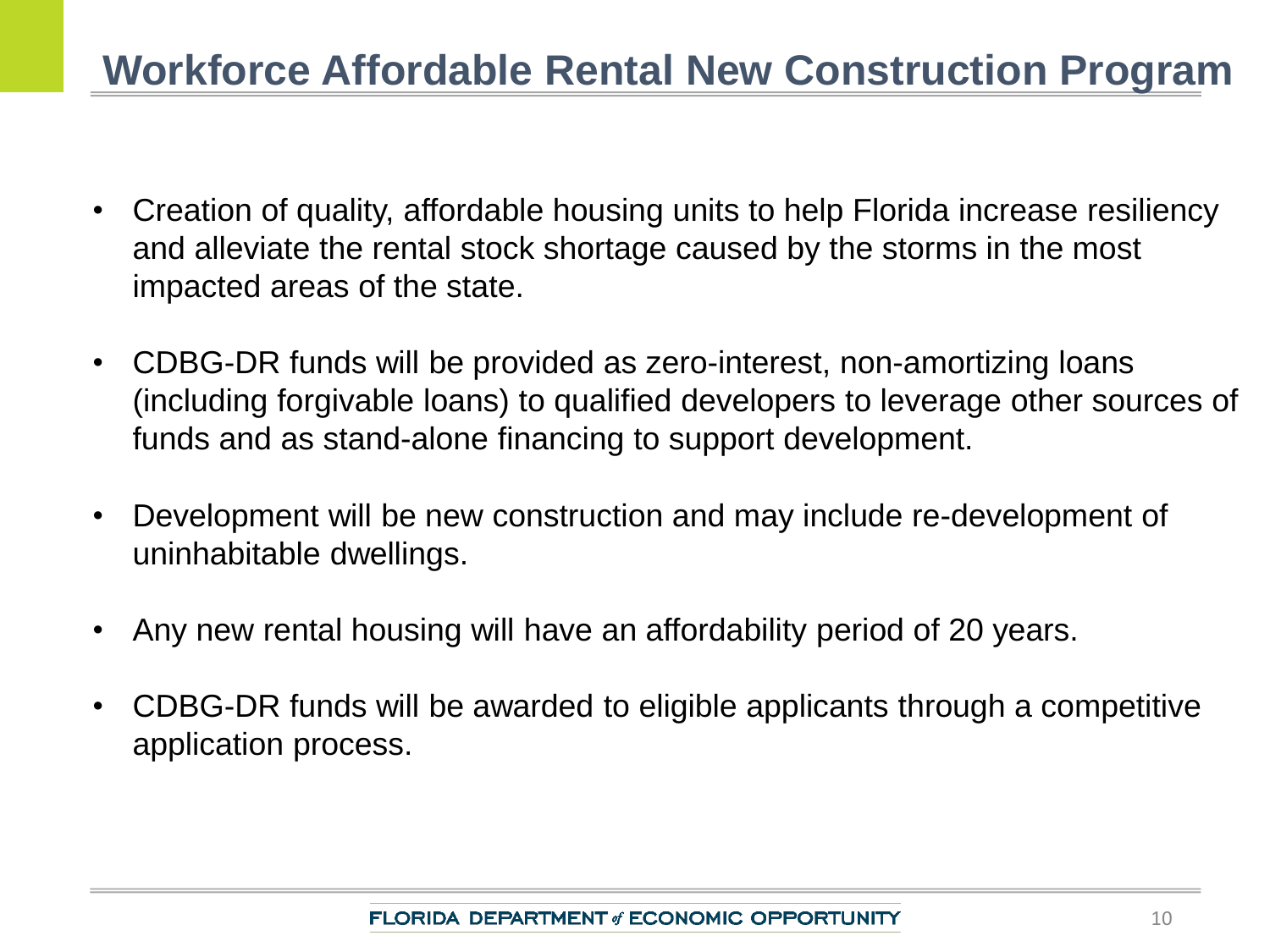### **Land Acquisition for Affordable Workforce Housing**

- Funding to purchase land for the development of affordable housing.
- Land acquisition for areas of the state where the scarcity of land drives up the cost and can make it difficult to develop properties that can be rented at an affordable rate for the workforce of a community.
- DEO will manage a program that will provide funding for the purchase of land when there is a formal commitment to develop affordable housing.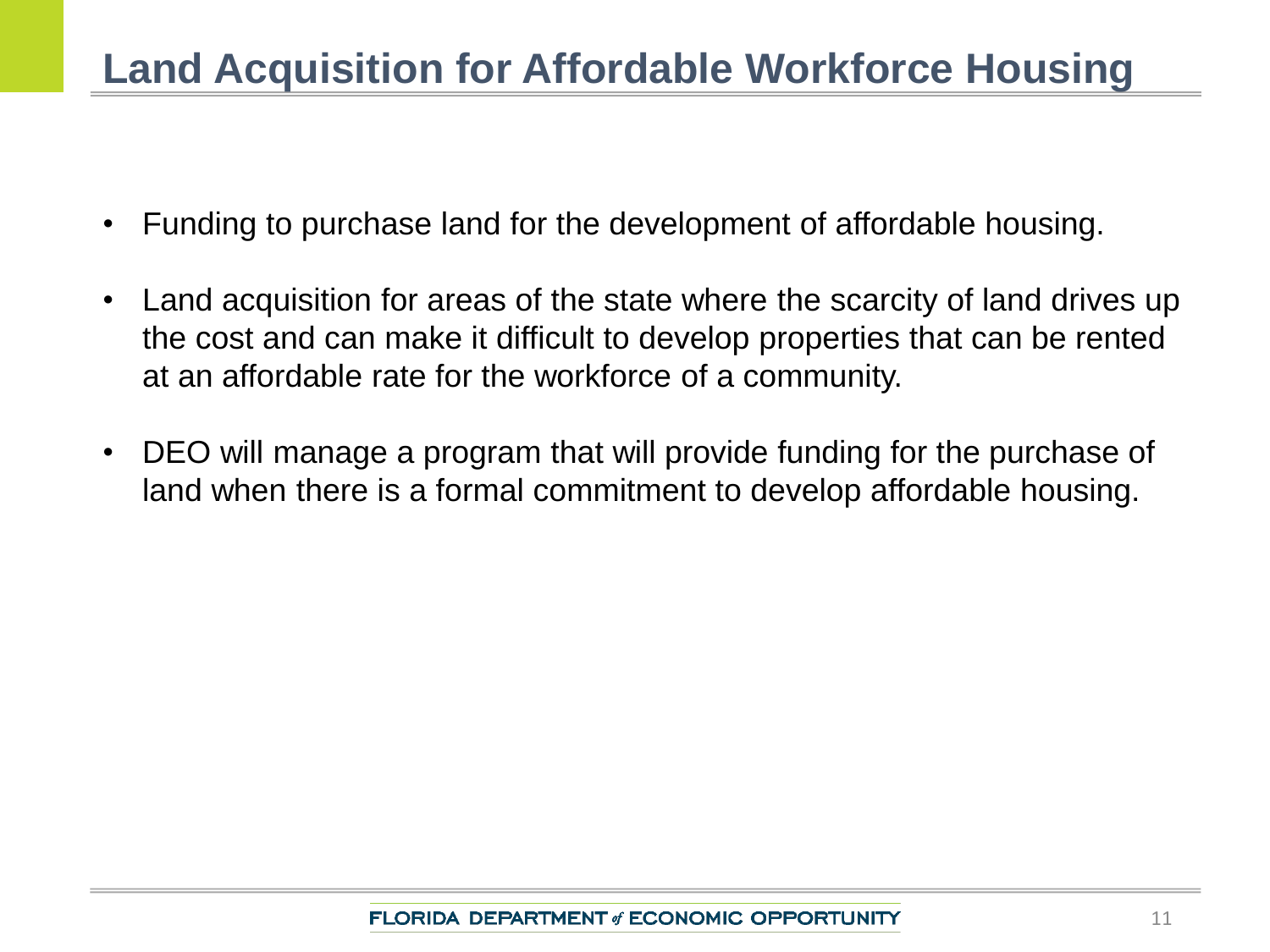# **Voluntary Home Buyout Program**

- State-managed buyout program that leverages Federal Emergency Management Agency (FEMA) Hazard Mitigation Grant Program (HMGP) funding, where possible.
- Encourages risk reduction through voluntary buyout of residential property in high flood risk areas.
- Counties that are interested in participating will have two potential funding options for pursuing home buyout:
	- Leverage CDBG-DR funding as match for projects that are also eligible for the HMGP.
	- Work directly with DEO on projects located in low- and moderateincome areas to buyout residential areas in support of permanent open space supporting green infrastructure or other floodplain management systems.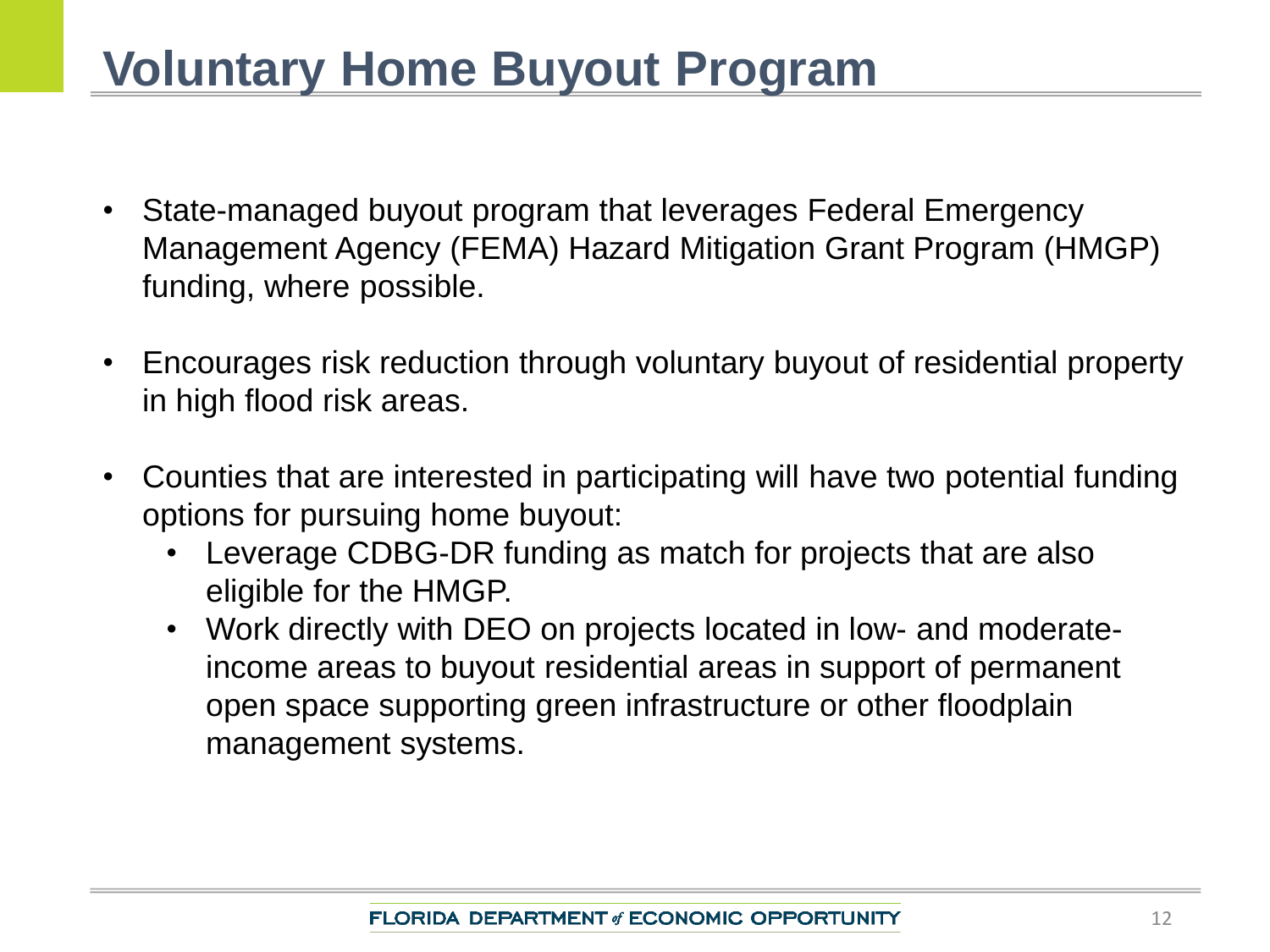### DEO proposes the following programs:

- Workforce Recovery Training Program
- Business Recovery Grant Program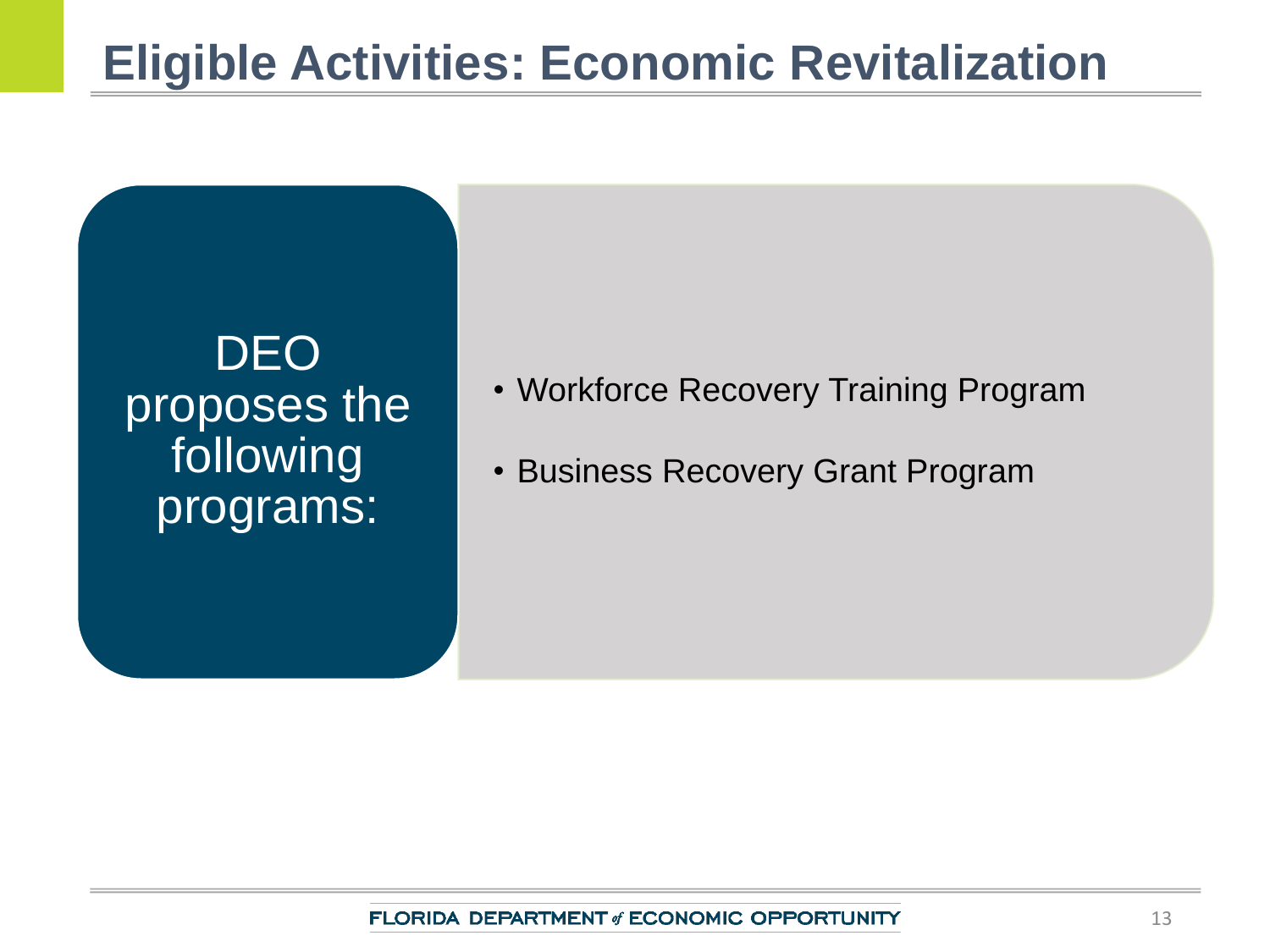### **Economic Revitalization Program Budget Outline**

| <b>ECONOMIC REVITALIZATION</b>                                          |                     |                      |             |  |  |  |  |  |
|-------------------------------------------------------------------------|---------------------|----------------------|-------------|--|--|--|--|--|
| Program                                                                 | <b>Total Budget</b> | MID Budget Breakdown |             |  |  |  |  |  |
|                                                                         |                     | 80%                  | 20%         |  |  |  |  |  |
| <b>Recovery Workforce Training</b>                                      | \$20,000,000        | \$16,000,000         | \$4,000,000 |  |  |  |  |  |
| <b>Business Recovery Grant Program</b>                                  | \$60,000,000        | \$48,000,000         | 12,000,000  |  |  |  |  |  |
| <b>PUBLIC SERVICES</b>                                                  |                     |                      |             |  |  |  |  |  |
| <b>Business Assistance to new</b><br><b>Floridians from Puerto Rico</b> | \$6,000,000         | \$4,800,000          | \$1,200,000 |  |  |  |  |  |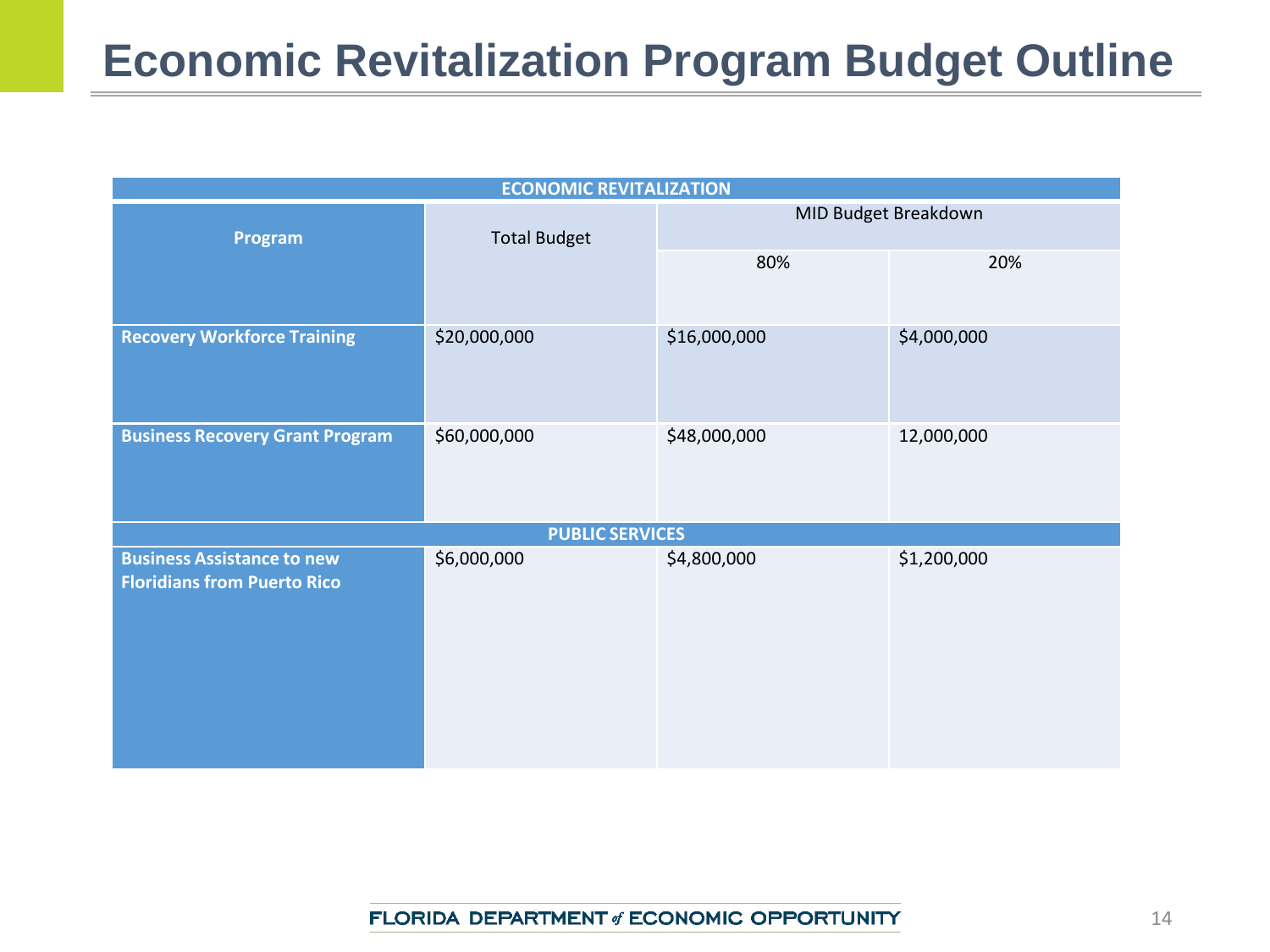# **Recovery Workforce Training Program**

- Focused on growing the workforce needed to support long-term recovery jobs, primarily in the housing construction field.
- DEO will implement a workforce recovery training program that may include but may not be limited to the areas of:
	- Roofing
	- **Masonry**
	- **Carpentry**
	- Concrete finishers
	- Plumbing
	- HVAC (heating, ventilation and air conditioning)
	- Electricity
	- Heavy equipment operations
	- Customized training
	- On-the-Job Training (OJT)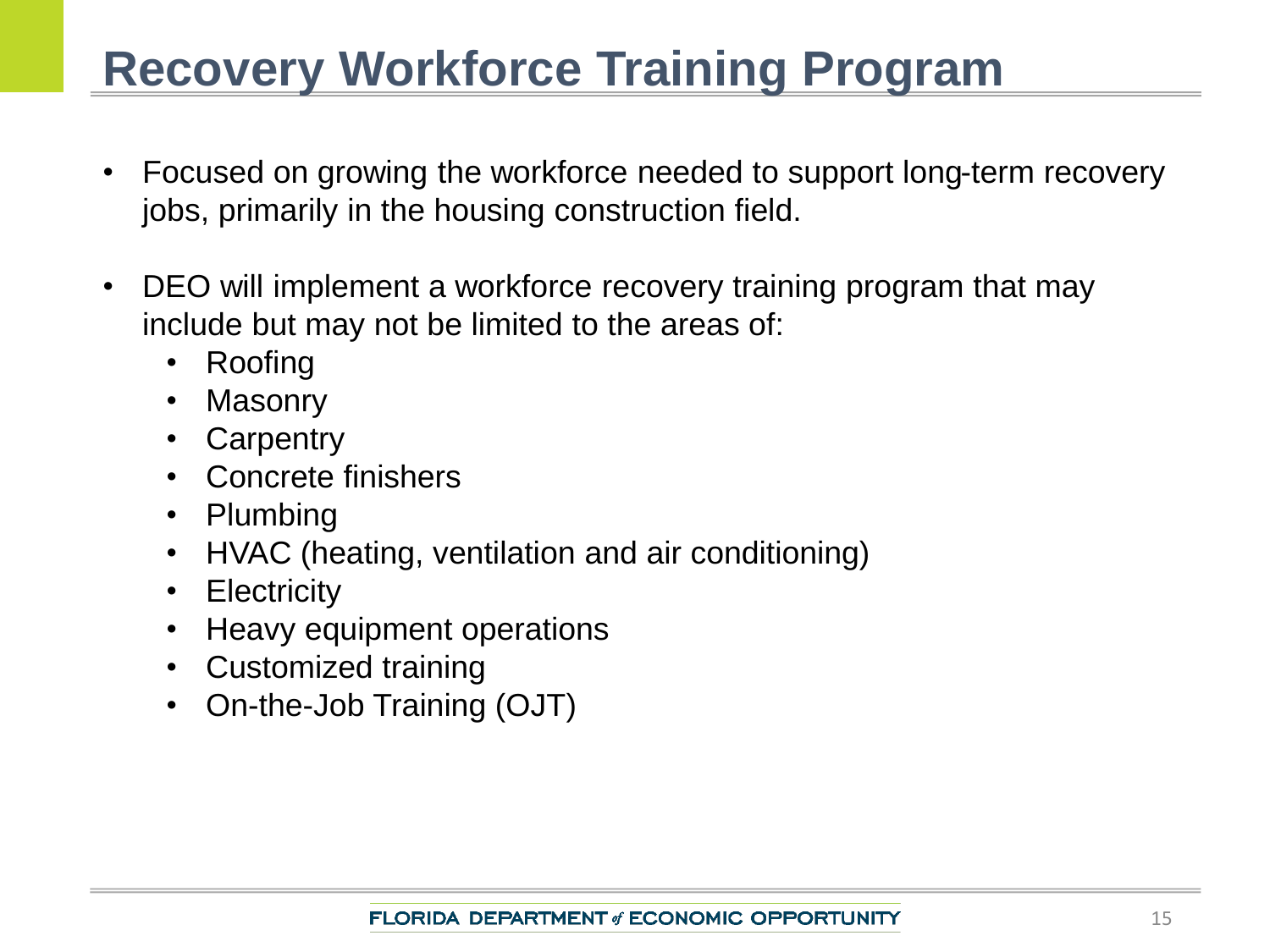# **Business Recovery Grant Program**

- Grant program for eligible business owners who are seeking reimbursement for the cost of replacing equipment and inventory damaged by Hurricane Irma.
- Repayment of Small Business Administration (SBA) loans is not allowed under federal guidance for this funding.
- Documentation of impacts from Hurricane Irma will be required.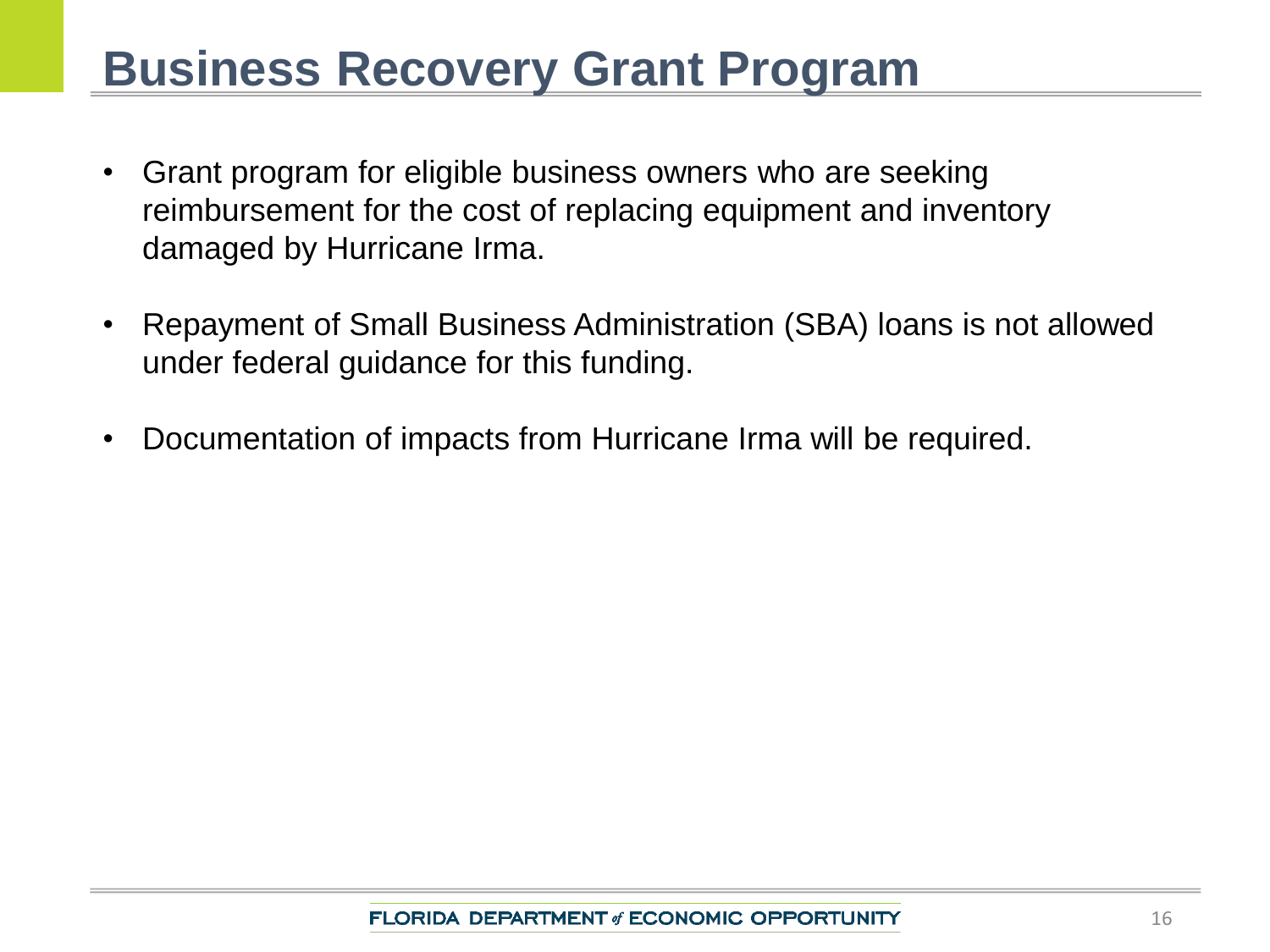DEO proposes the following programs:

• Business Assistance to New Floridians from Puerto Rico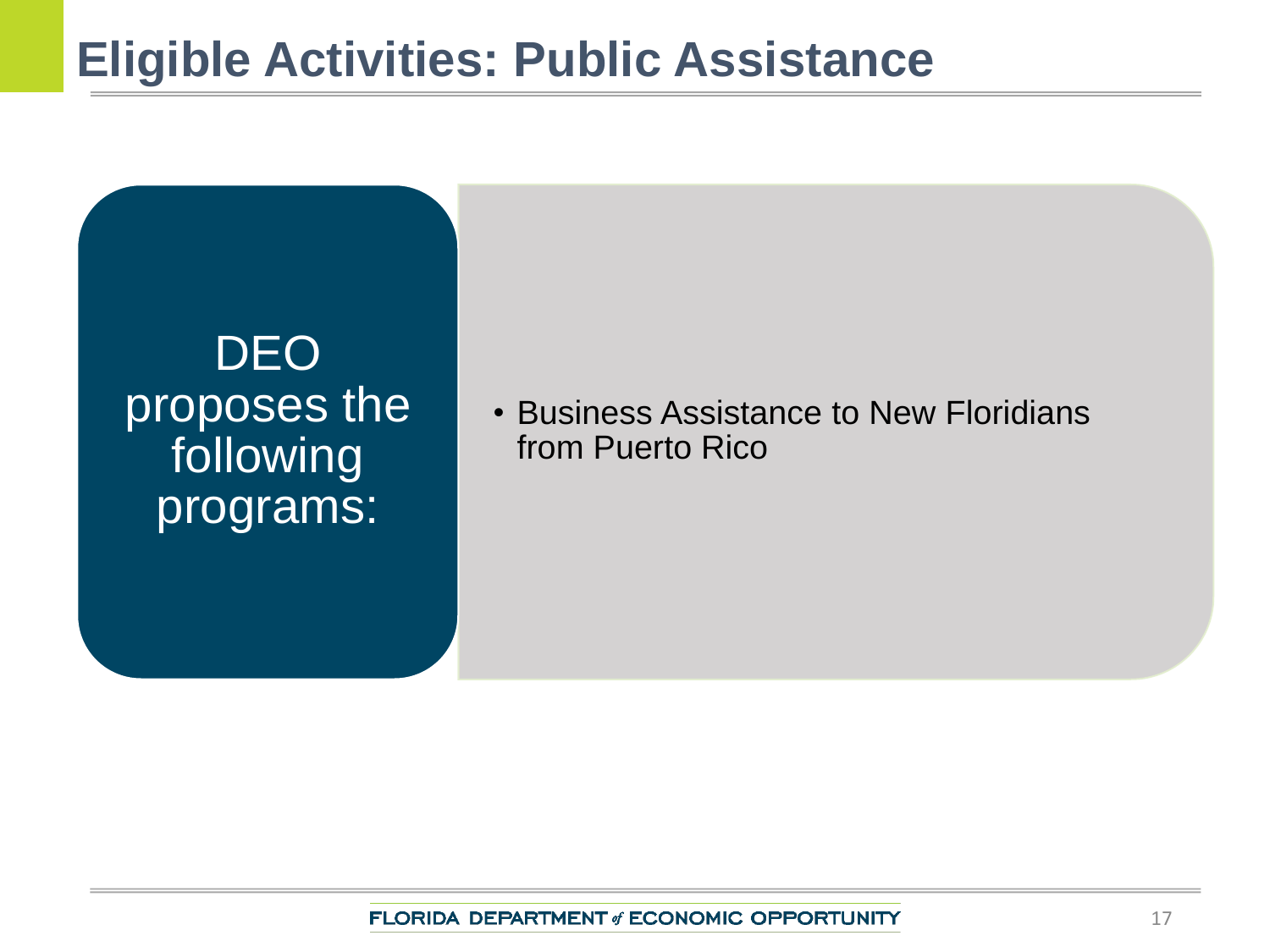#### **Business Assistance to New Floridians from Puerto Rico**

- Hurricane Maria left devastating impacts on the island communities of Puerto Rico, forcing many families to flee to other parts of the United States seeking shelter and new opportunities.
- DEO will implement a public assistance program for new businesses and entrepreneurs who have migrated from Puerto Rico.

This program may include:

- Business plan guidance,
- Information about specific regional markets,
- Accounting and legal assistance,
- Licensing and permitting guidance, along with
- Seminars and other forms of assistance.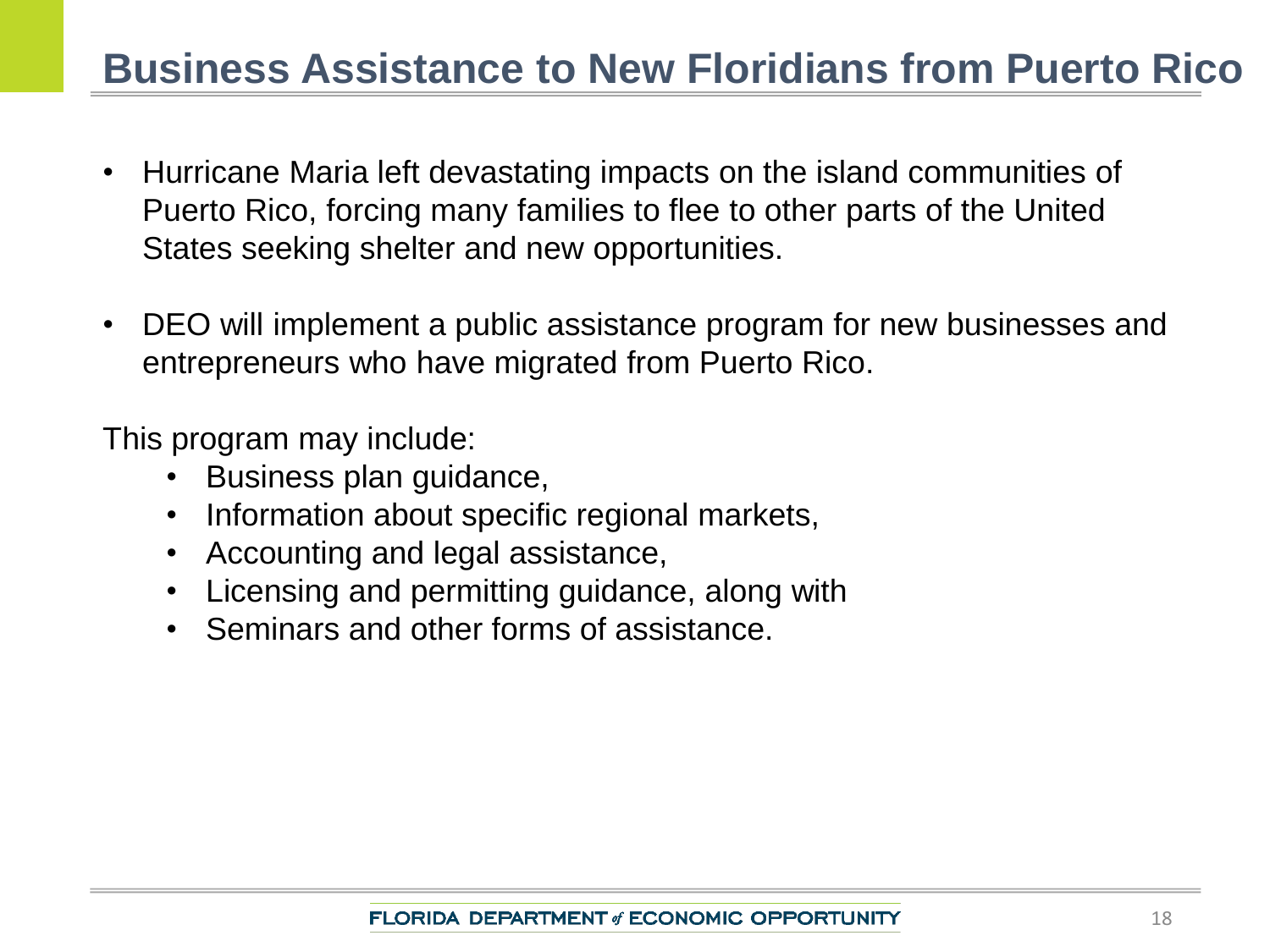DEO proposes the following programs:

• Infrastructure Repair and Mitigation Program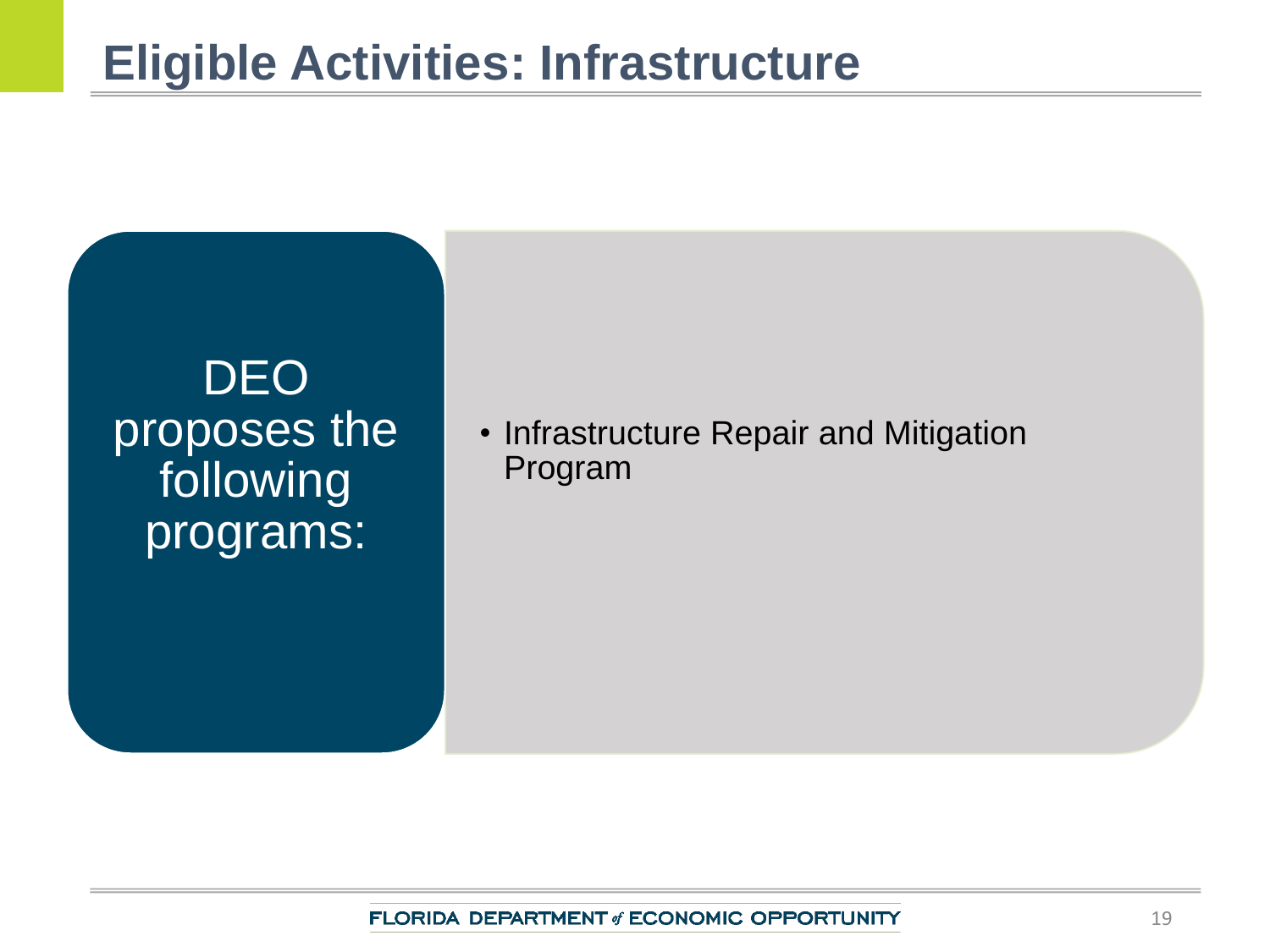# **Infrastructure Repair and Mitigation Program**

The Federal Register Notice requires CDBG-DR recipients to consider housing needs first. DEO will focus the original CDBG-DR allocation of \$616 million on addressing remaining housing and economic development unmet needs. HUD has announced that Florida will receive an additional allocation of \$791 million and it is anticipated that a portion of this funding will go to the Infrastructure Repair and Mitigation Program.

*\*Additional guidance will be released in the federal register on how this*  funding can be used by states. DEO will further define this program in an *amendment to this action plan, based on this guidance.*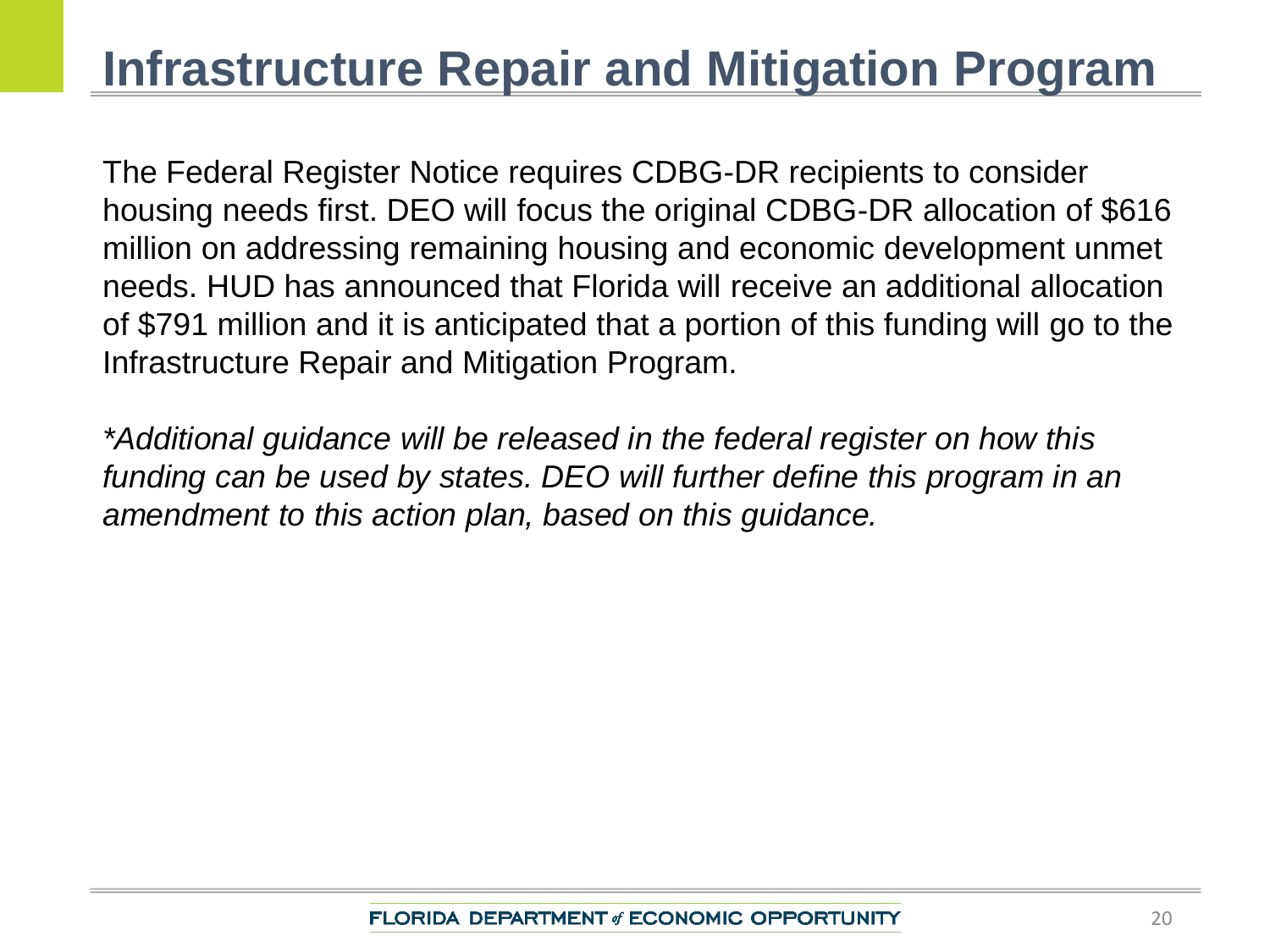# **14-Day Public Comment Period**

The action plan can be found at the CDBG-DR website: [www.floridajobs.org/CDBG-DR.](http://www.floridajobs.org/CDBG-DR)

If you would like to submit a comment, please email [CDBG-DR@DEO.MyFlorida.com](mailto:CDBG-DR@DEO.MyFlorida.com).

#### **Hurricane Irma**

The United States Department of Housing and Urban Development (HUD) announced that the state of Florida will receive \$616 million in funding to support long-term recovery efforts following Hurricane Irma through DEO's CDBG-DR Program. This funding is designed to address needs that remain after other assistance has been exhausted, including federal assistance as well as private insurance.

Hurricane Irma Action Ple

2018 State of Florida CDBG-DR Action Plan-Draft posted for public comment on April 20, 2018

2018 State of Florida CDBG-DR Action Plan-Draft in Spanish posted for public comment on April 20, 2018

#### **FLORIDA DEPARTMENT of ECONOMIC OPPORTUNITY**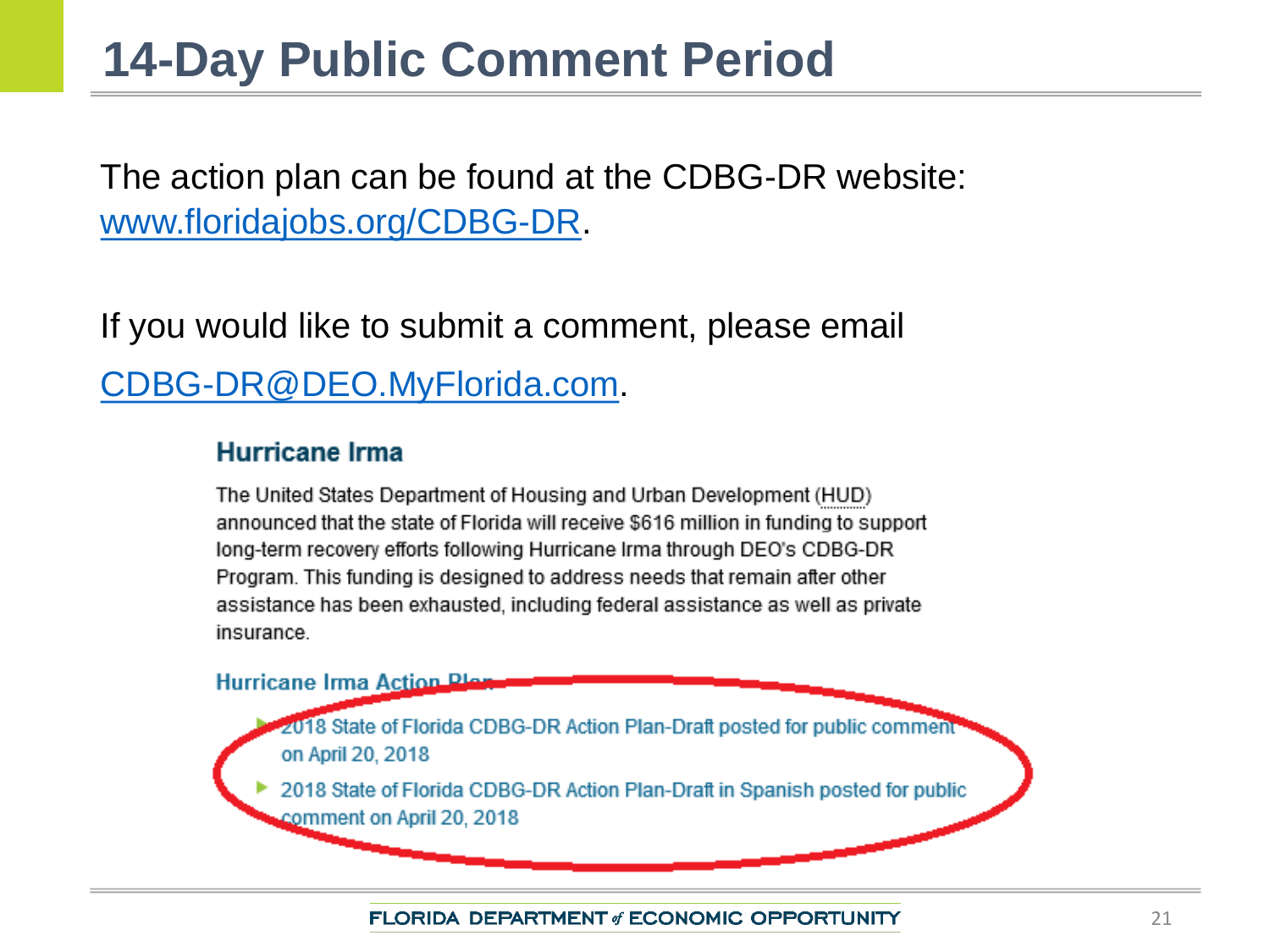- **May 2018:** DEO will finalize the action plan and submit it to HUD by May 15, 2018.
- **July 2018:** DEO anticipates that HUD will approve the action plan or provide feedback to the state on required revisions.
- **August 2018:** DEO anticipates receiving a grant agreement from HUD, which will be expedited and returned to HUD for execution.
- **Fall 2018:** DEO will work with eligible entities to implement the programs that were developed in the action plan.